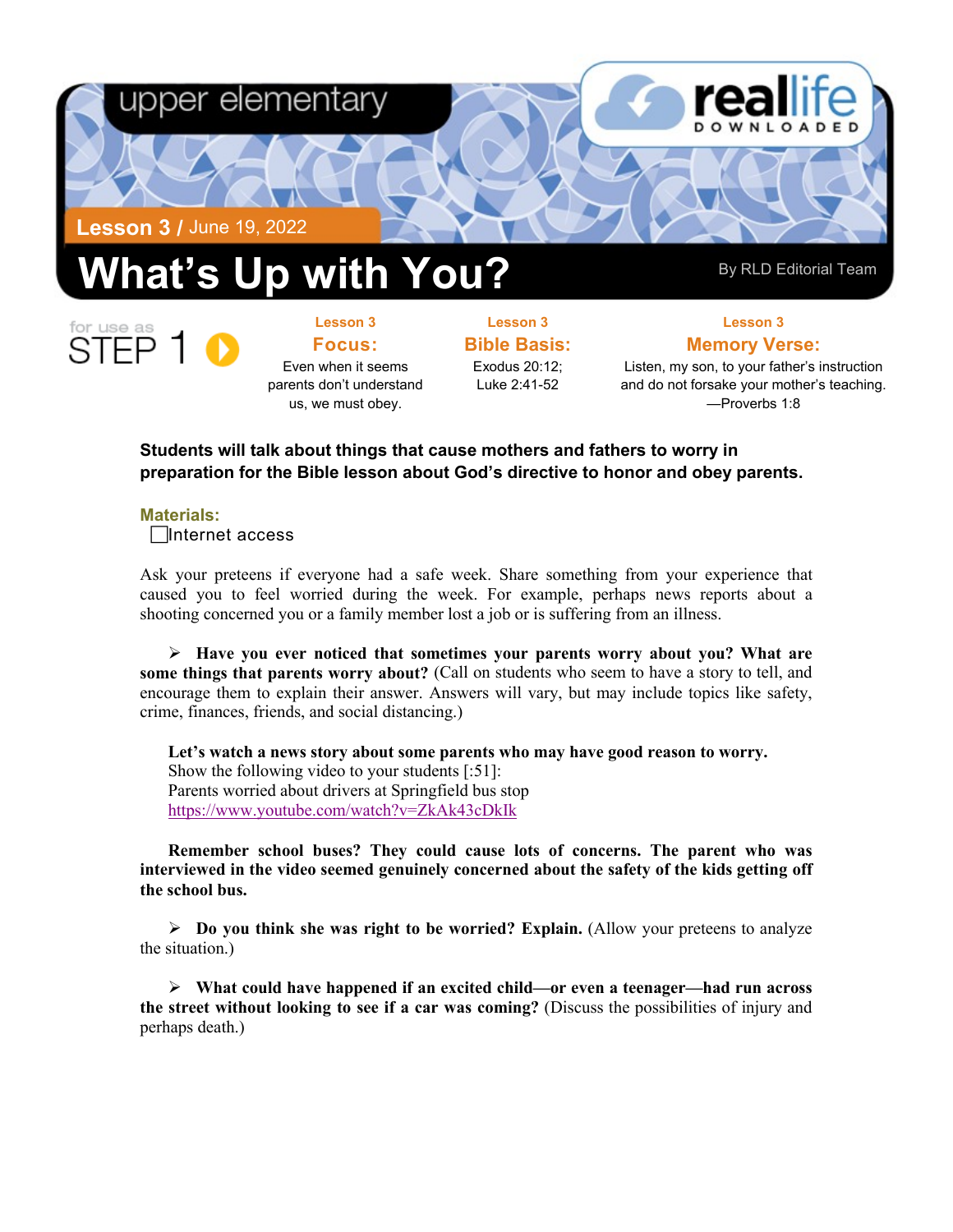**What's it like when your mom or dad starts to worry about something, and they make a big deal about it? How does that make you feel?** (Feelings may include annoyance, anger, or embarrassment. Or perhaps gratefulness and effort to understand.)

 **When your parents are making a big deal about something, are you ever tempted not to obey them? Explain.** (Encourage individuals to share their perspective.)

**When it comes to obedience, there can be misunderstandings between kids and their parents. That's nothing new. It even happened to Jesus!**

(Continue on to Steps 2 and 3 in your teacher's guide; your Step 4 appears below.)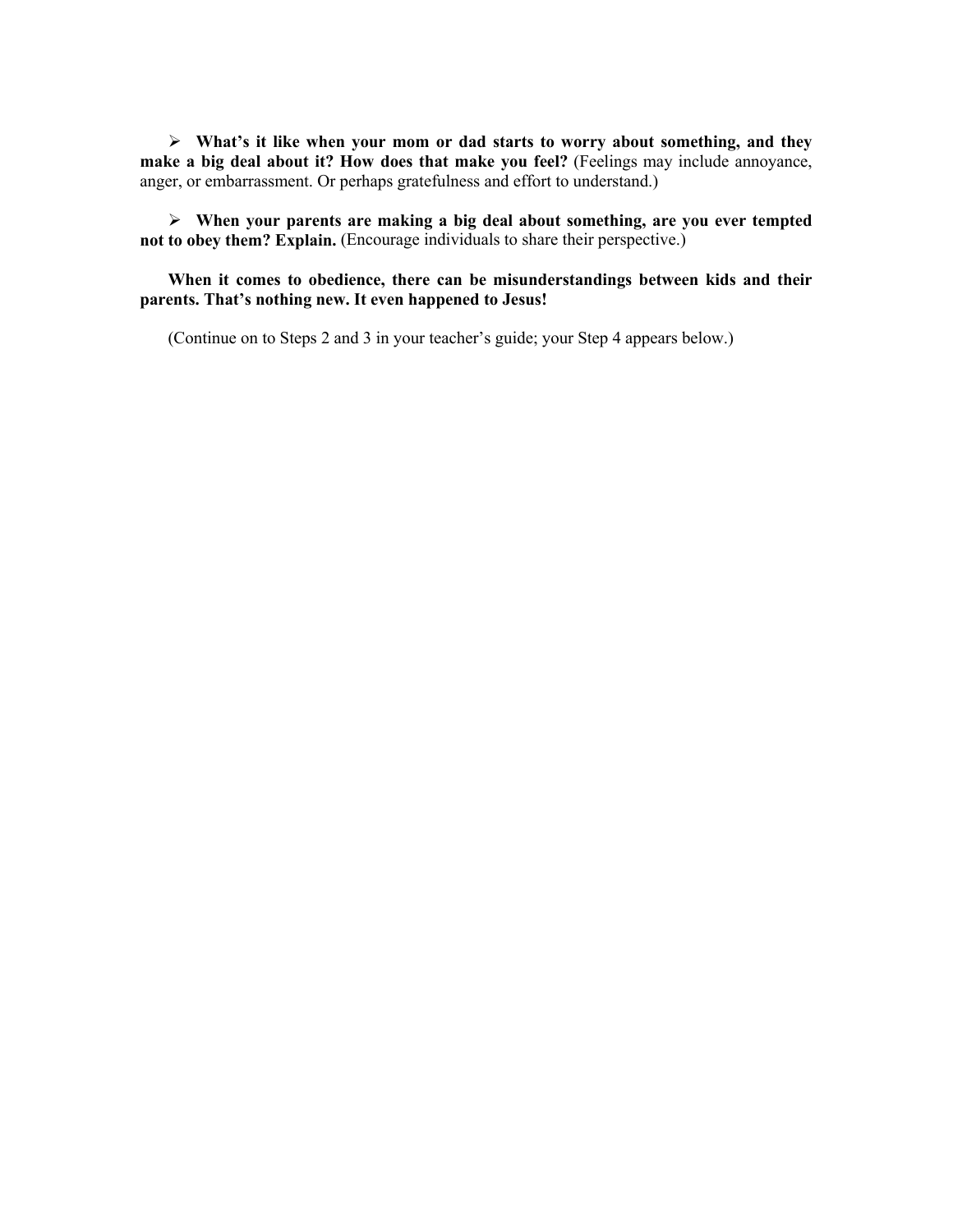

## **What's Up with You?**



**Lesson 3 Focus:**  Even when it seems parents don't understand us, we must obey.

**Lesson 3 Bible Basis:**

Exodus 20:12; Luke 2:41-52

**Lesson 3 Memory Verse:**

Listen, my son, to your father's instruction and do not forsake your mother's teaching. —Proverbs 1:8

## **Materials:**

| ⊌aper           |
|-----------------|
| /r<br>ane/<br>◡ |

Pens/pencil

Poster board/whiteboard and marker

If using a social conferencing platform or meeting in a classroom, write the following questions on a whiteboard or poster board; cover them so they can't be seen until the appropriate time:

1. What is your favorite day of the week? Why?

2. If you could make your own ice cream sundae using three different flavors of ice cream, which flavors would you choose?

3. When you are tired, how do you sound and act?

4. If you were an amazing sculptor, and you decided to build a sandcastle, what would it look like?

5. What things about growing up confuse/confused you?

**Sometimes, the reason why parents misunderstand their children and kids misunderstand their parents, deals with the fact that they don't know each other well. Parents get busy; kids get busy—no one takes the time to find out about each other. Even in during COVID when most of us were cooped up with our families, we may have found it hard to take time to learn something new about each other.**

 **Do you think it might be easier to obey your parents if you understood them better? Why or why not?** (Answers will vary.)

**Today let's look at something that will help your parents** (or guardians) **better understand how you think. And if you are completely honest, this will help you know your parents better as well.**

Make sure your students have access to paper and a pen or pencil. Then reveal the questions that you wrote earlier. **These questions may seem a little odd, but they're all about bonding.**

**What does it mean to "bond" with someone?** (Responses may include getting to know